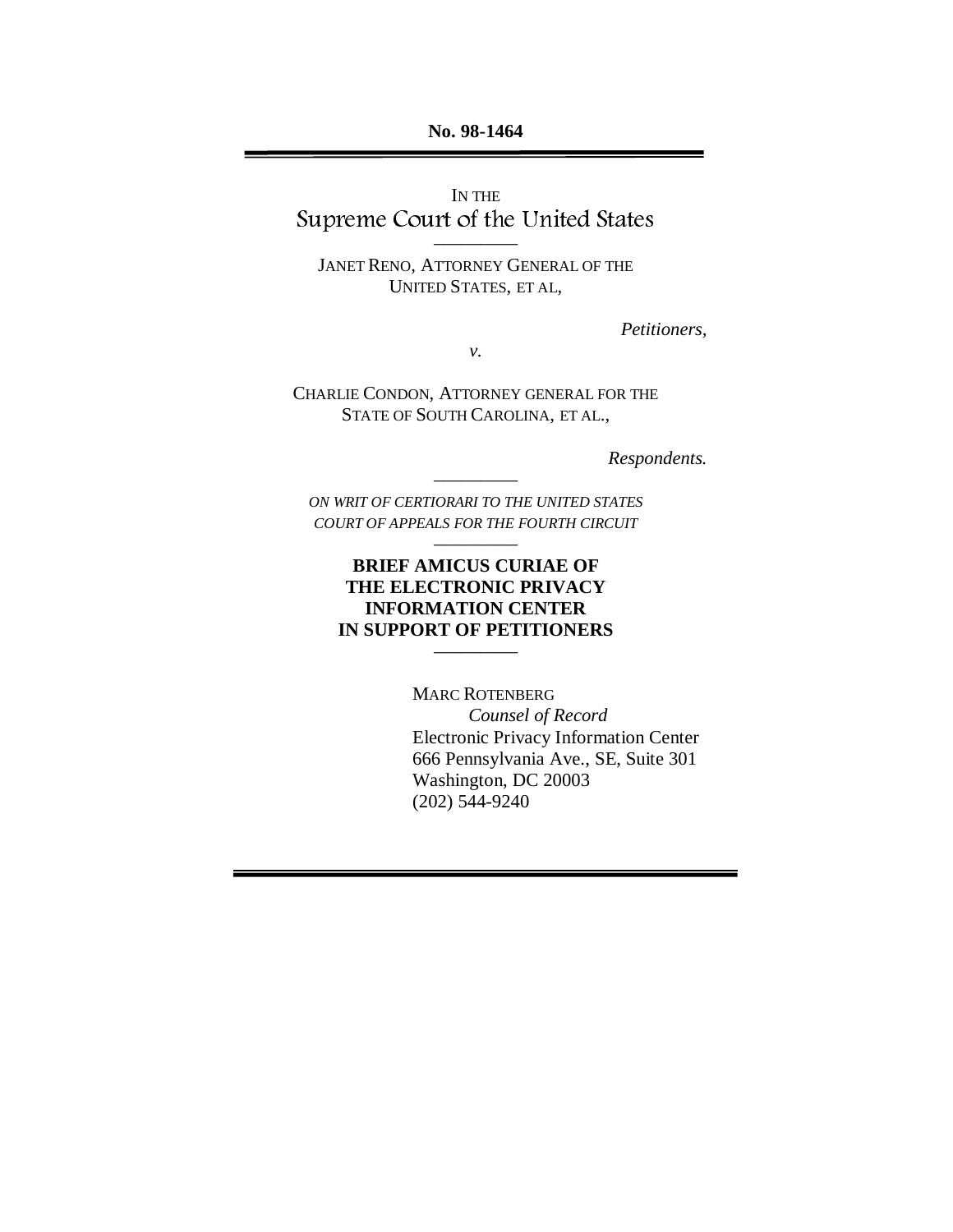# TABLE OF CONTENTS

| I. The Driver's Privacy Protection Act is a Valid        |
|----------------------------------------------------------|
| Exercise of Congressional Power Authorized By the 14th   |
|                                                          |
| A.Individuals have a constitutional interest in limiting |
| the collection and use of personal information           |
|                                                          |
| B.Individuals have a reasonable expectation of           |
| privacy regarding information submitted to a state       |
|                                                          |
| C. Legitimate state interests regarding use of personal  |
|                                                          |
| II. The DPPA Removes an Unconstitutional Burden on       |
|                                                          |
| A. The right to travel is constitutionally protected  10 |
| B.Availability of DMV records for public and             |
| commercial use impermissibly burdens the right to        |
|                                                          |
| C. The DPPA is a narrowly tailored legislative           |
|                                                          |
| III. The DPPA is Consistent With Constitutional          |
|                                                          |
| A. The DPPA creates a baseline standard of privacy       |
| protection for state DMV records  13                     |
| B. The DPPA does not "commandeer" state legislative      |
|                                                          |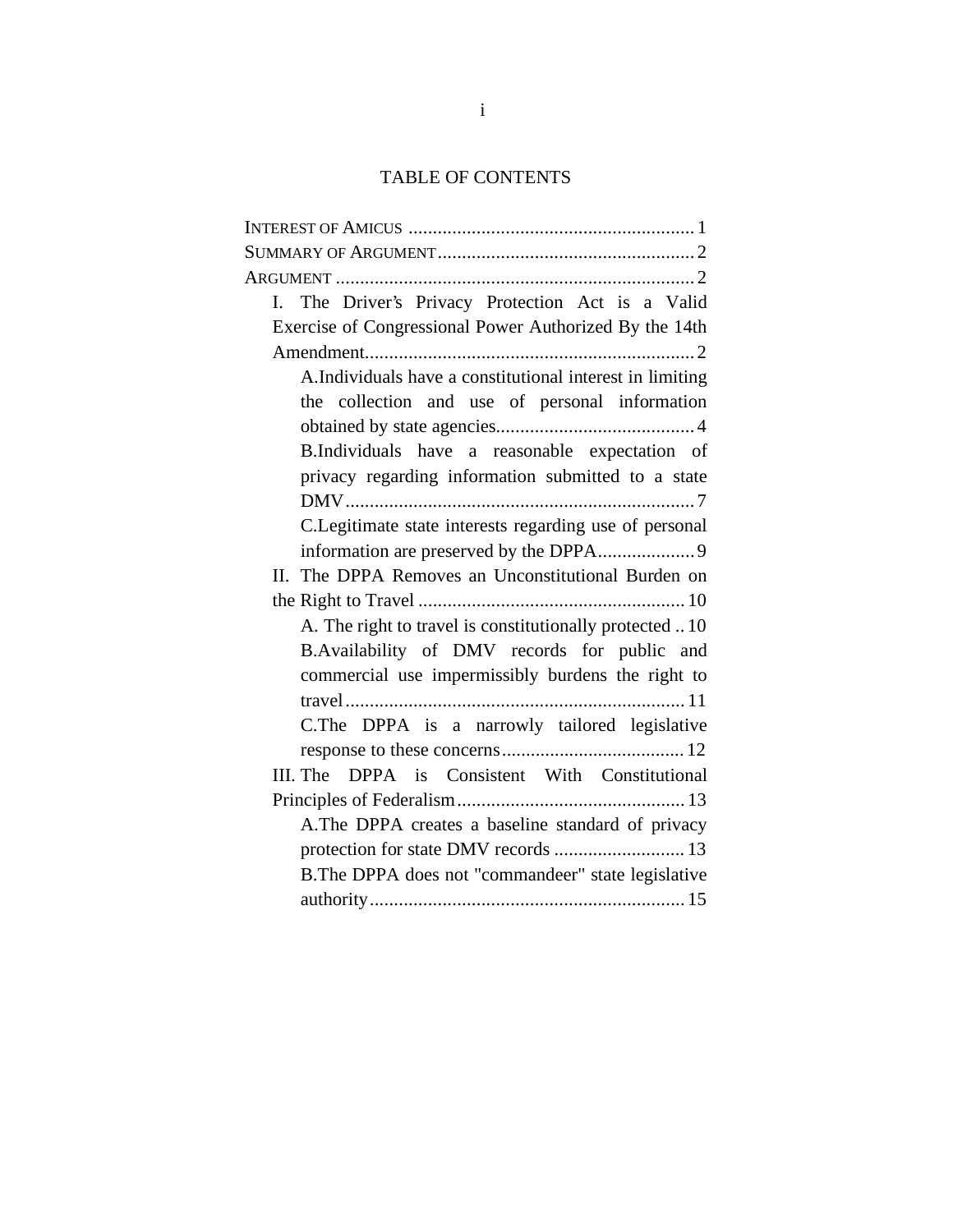CONCLUSION .....................................................................16

# TABLE OF AUTHORITIES

Cases:

| American Fed'n of Gov't Employees v. Dep't of Housing<br>and Urban Development, 118 F.3d 786 (D.C. Cir. 1997) |
|---------------------------------------------------------------------------------------------------------------|
| California v. Carney, 471 U.S. 386 (1986)  7, 8                                                               |
| Chandler v. Miller, 520 U.S. 305 (1997)  5                                                                    |
| City of Boerne v. Flores, 521 U.S. 507 (1997) 3                                                               |
| Condon v. Reno, 155 F.3d 453 (4 <sup>th</sup> Cir. 1998) 7,8,16                                               |
| Condon v. Reno, 972 F.Supp 977 (D.S.C. 1997) 9                                                                |
| Dep't of Defense v. Fed. Labor Relations Auth., 510 U.S.                                                      |
| Doe v. Wigginton, 21 F.3d 733, 740 (6th Cir. 1994)  7                                                         |
| Dep't of Justice v. Reporters Committee for Freedom of                                                        |
| Greidinger v. Davis, 988 F.2d 1344 (4th Cir. 1993) 12                                                         |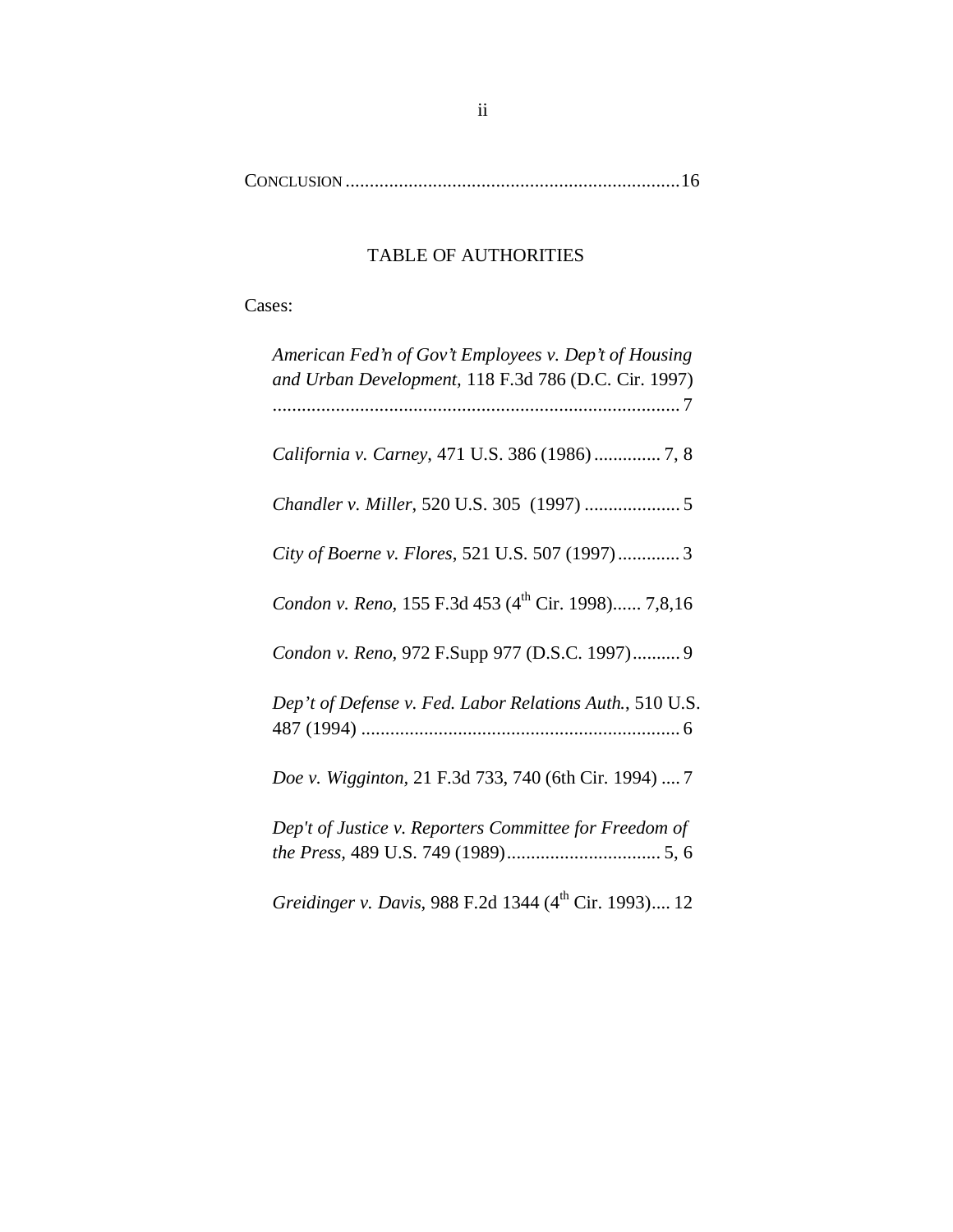| Hodel v. Virginia Surface Mining & Reclamation Ass'n.,                     |
|----------------------------------------------------------------------------|
| Katzenbach v. Morgan, 384 U.S. 641 (1966) 3                                |
| New York v. United States, 505 U.S. 144 (1992) 16                          |
| Nixon v. Administrator of General Services, 433 U.S. 425                   |
| Plante v. Gonzalez, 575 F.2d 1119, 1132 (5 <sup>th</sup> Cir. 1978),       |
|                                                                            |
| Saenz v. Roe, __ U.S. __, 119 S.Ct. 1518 (1999)                            |
| Shapiro v. Thompson, 394 U.S. 618 (1969)  11                               |
| South Carolina v. Baker, 485 U.S. 505 (1988) 16                            |
|                                                                            |
| <i>Travis v. Reno</i> , 163 F.3d 1000 (7 <sup>th</sup> Cir. 1998) 8, 9, 10 |
| Utz v. Cullinane, 520 F.2d 467 (D.C. Cir. 1975)7                           |
| Whalen v. Roe, 429 U.S. 589 (1977) 3, 9                                    |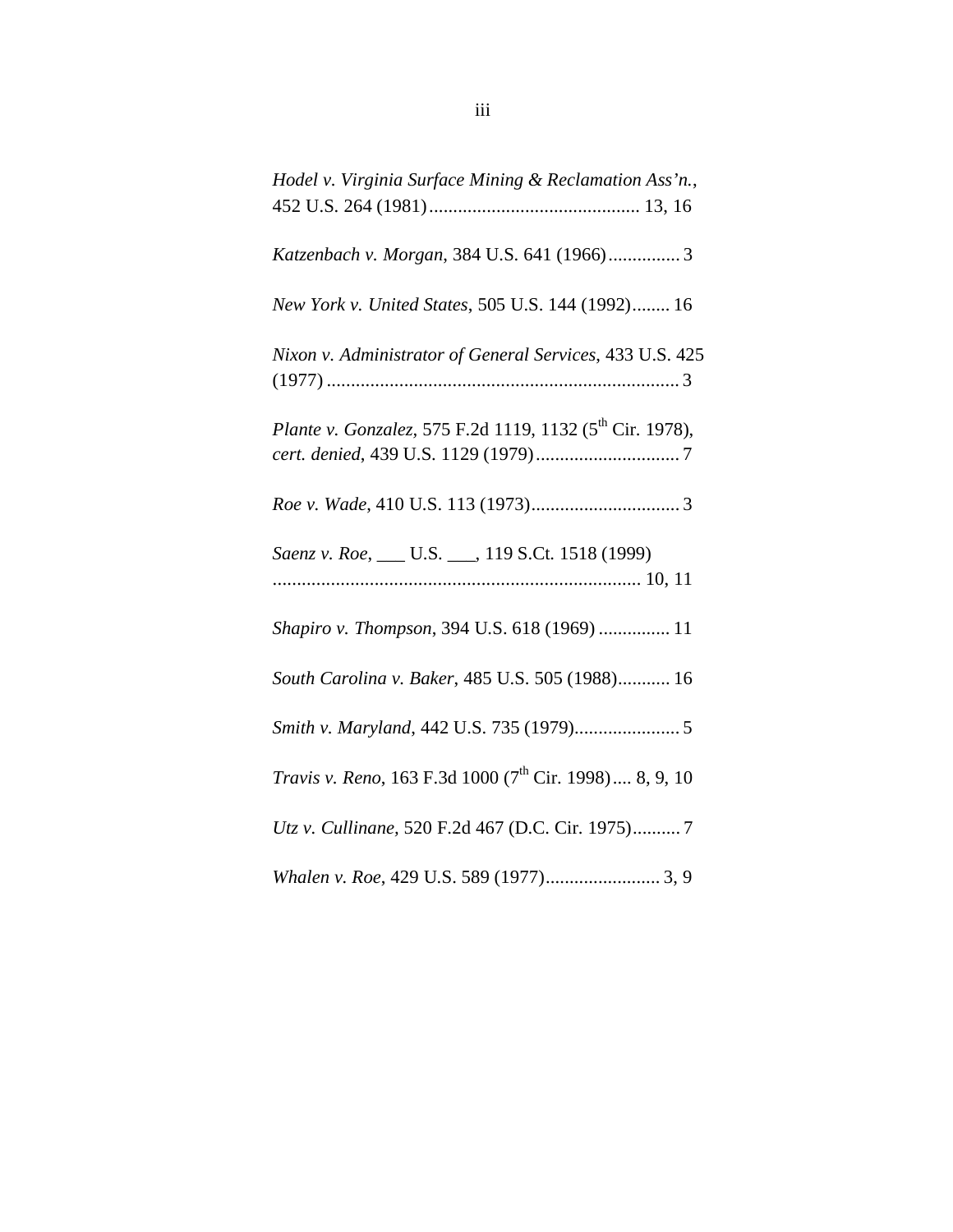*Wilson v. Layne*, \_\_\_ U.S. \_\_\_, 119 S.Ct. 1692 (1999) 4

Constitution and statutes:

| Driver's Privacy Protection Act of 1994,        |  |
|-------------------------------------------------|--|
|                                                 |  |
|                                                 |  |
|                                                 |  |
| Freedom of Information Act of 1974, 5 USC 552 7 |  |
| Video Privacy Protection Act of 1988,           |  |
|                                                 |  |
|                                                 |  |

Miscellaneous:

139 Cong. Rec S 15764 (Nov. 16, 1993). .................. 14 140 Cong. Rec. H2522 (daily ed. Apr. 20, 1994) ......... 6 *Protecting Driver Privacy: Hearings Before the Subcomm. on Civil and Constitutional Rights of the House Comm. On the Judiciary, 103d Cong., 2d Sess.:* Feb. 4, 1994: 1994 WL 212698 ................................ 14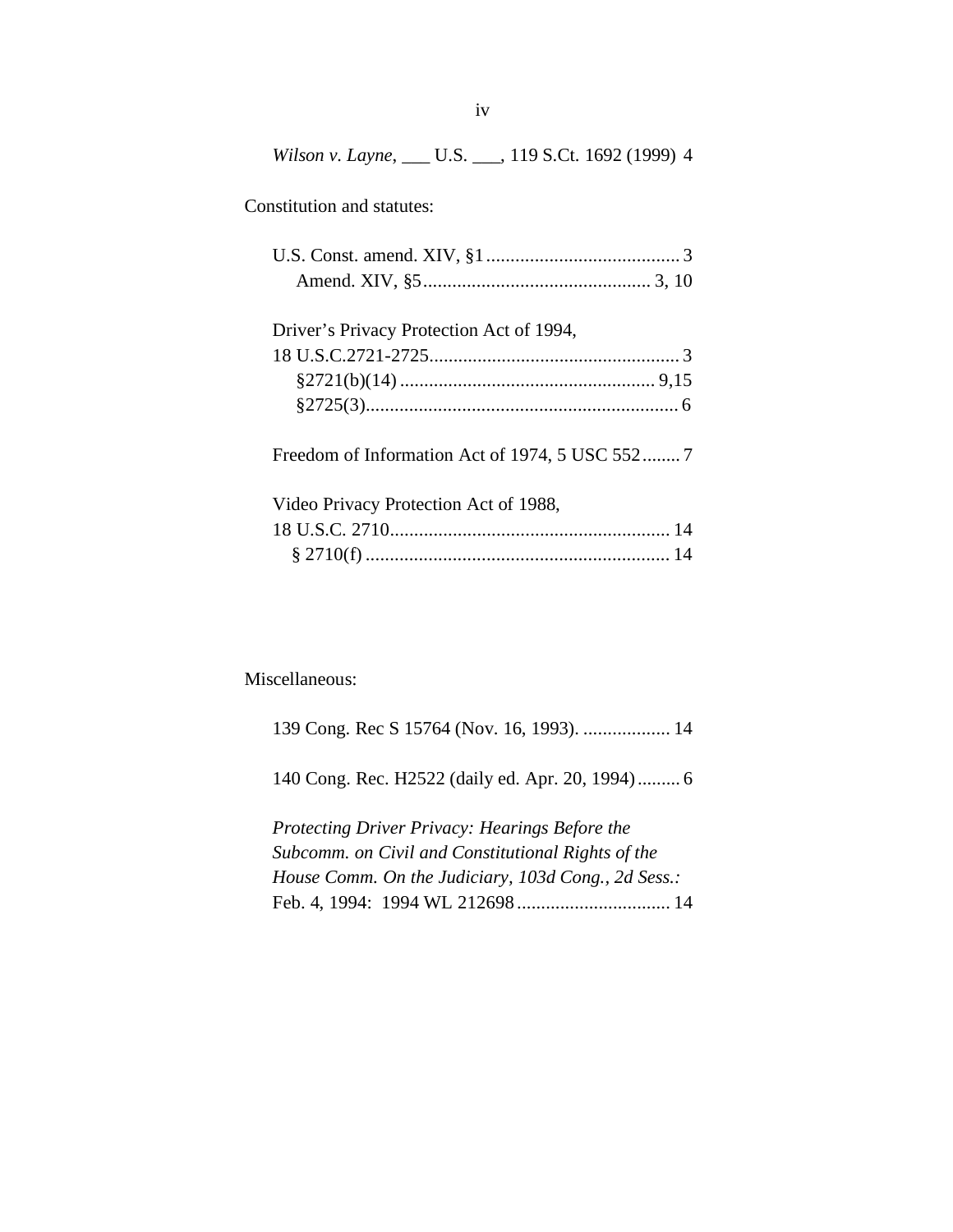| Rajiv Chandrasekaran, Governments Find Information |  |  |
|----------------------------------------------------|--|--|
| <i>Pays</i> , WASHINGTON POST, March 9, 1998 10    |  |  |

Reid Kanaley, *Consumer Privacy Debate Continues in Pennsylvania*, THE PHILADELPHIA INQUIRER, June 13, 1999.......................................................................... 10

James M. Odato, *DMV Data a Revenue Vehicle*, THE TIMES UNION (Albany, NY), February 7, 1999 ......... 10

BUREAU OF INFORMATION STATISTICS, U.S. DEPARTMENT OF TRANSPORTATION, 1995 American Travel Survey, Pub. BTS/ATS95-US (1997)............................... 11, 12

PUBLIC RECORD RESEARCH LIBRARY, The MVR Book: Motor Services Guide (Rev. ed. 1999)................ 14, 15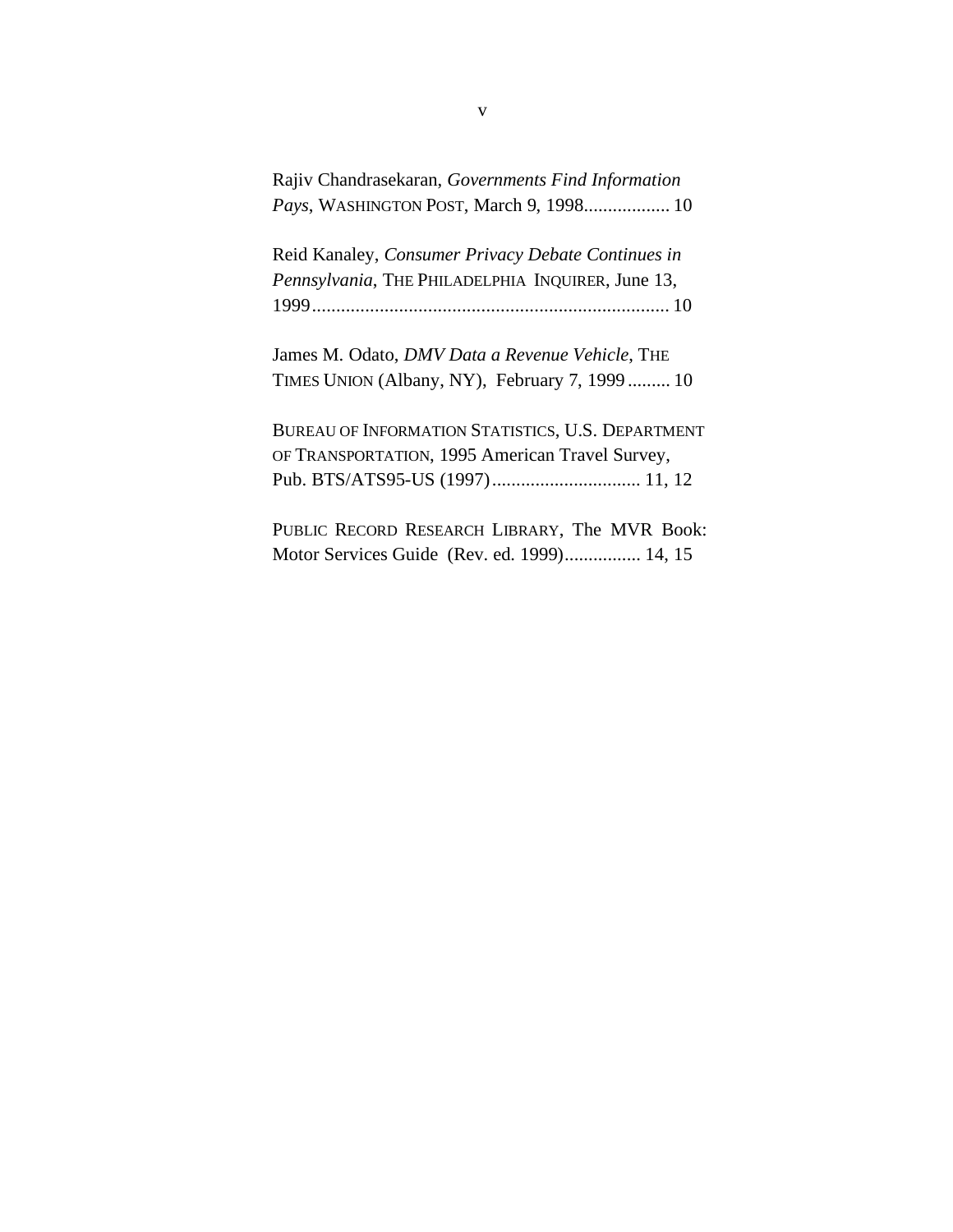#### **INTEREST OF THE AMICUS CURIAE\***

The Electronic Privacy Information Center is a project of the Fund for Constitutional Government, a nonprofit charitable organization, incorporated in the District of Columbia in 1974. EPIC was established to focus public attention on emerging privacy and civil liberties issues

This case concerns the authority of the federal government to enact privacy laws that protect the privacy interests of individuals. Because the court below failed to give sufficient weight to the privacy interests underlying the Drivers Privacy Protection Act, we respectfully submit this brief as amicus curiae.

#### **SUMMARY OF THE ARGUMENT**

The Drivers Privacy Protection Act safeguards the personal information of licensed drivers from improper use or disclosure. It is a valid exercise of federal authority in that it seeks to protect a fundamental privacy interest. It restricts the activities of states only to the extent that it concerns the subsequent use or disclosure of the information in a manner unrelated to the original purpose for which the personal information was collected. The states should not impermissibly burden the right to travel by first compelling the collection of sensitive personal information and then

 <sup>\*</sup> Letters of consent to the filing of this brief have been lodged with the Clerk of the Court pursuant to Rule 37.3. In accordance with Rule 37.6, it is stated that the Counsel of Record authored the brief with the assistance of Alex Driggs, a law student, and that no monetary contributions were made for the preparation or submission of the brief.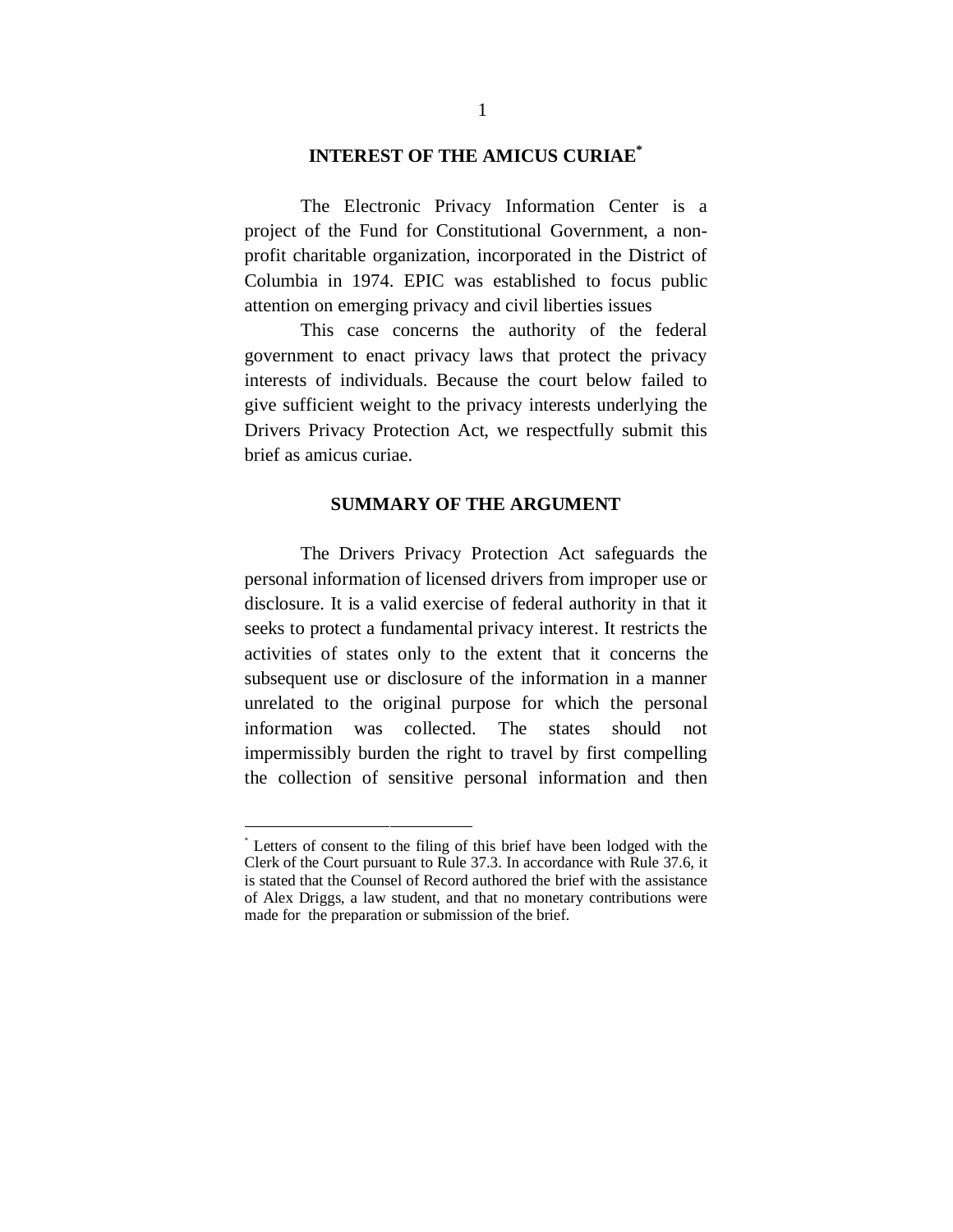subsequently disclosing the same information for unrelated purposes.

The Fourth Circuit failed to give sufficient weight to the privacy interests at issue in the Drivers Privacy Protection Act. For this reason, the decision of the lower court should be reversed.

#### **ARGUMENT**

### **I. The Driver's Privacy Protection Act is a Valid Exercise of Congressional Power Authorized By the 14th Amendment**

The Fourteenth Amendment provides, in part, that:

Section 1. No State shall make or enforce any law which shall abridge the privileges or immunities of citizens of the United States; nor shall any State deprive any person of life, liberty, or property, without due process of law; nor deny to any person within its jurisdiction the equal protection of the laws.

[…]

Section 5. The Congress shall have power to enforce, by appropriate legislation, the provisions of this article.

U.S. Const. amend. XIV, §§1, 5. This Court has described Section 5 as "a positive grant of legislative power authorizing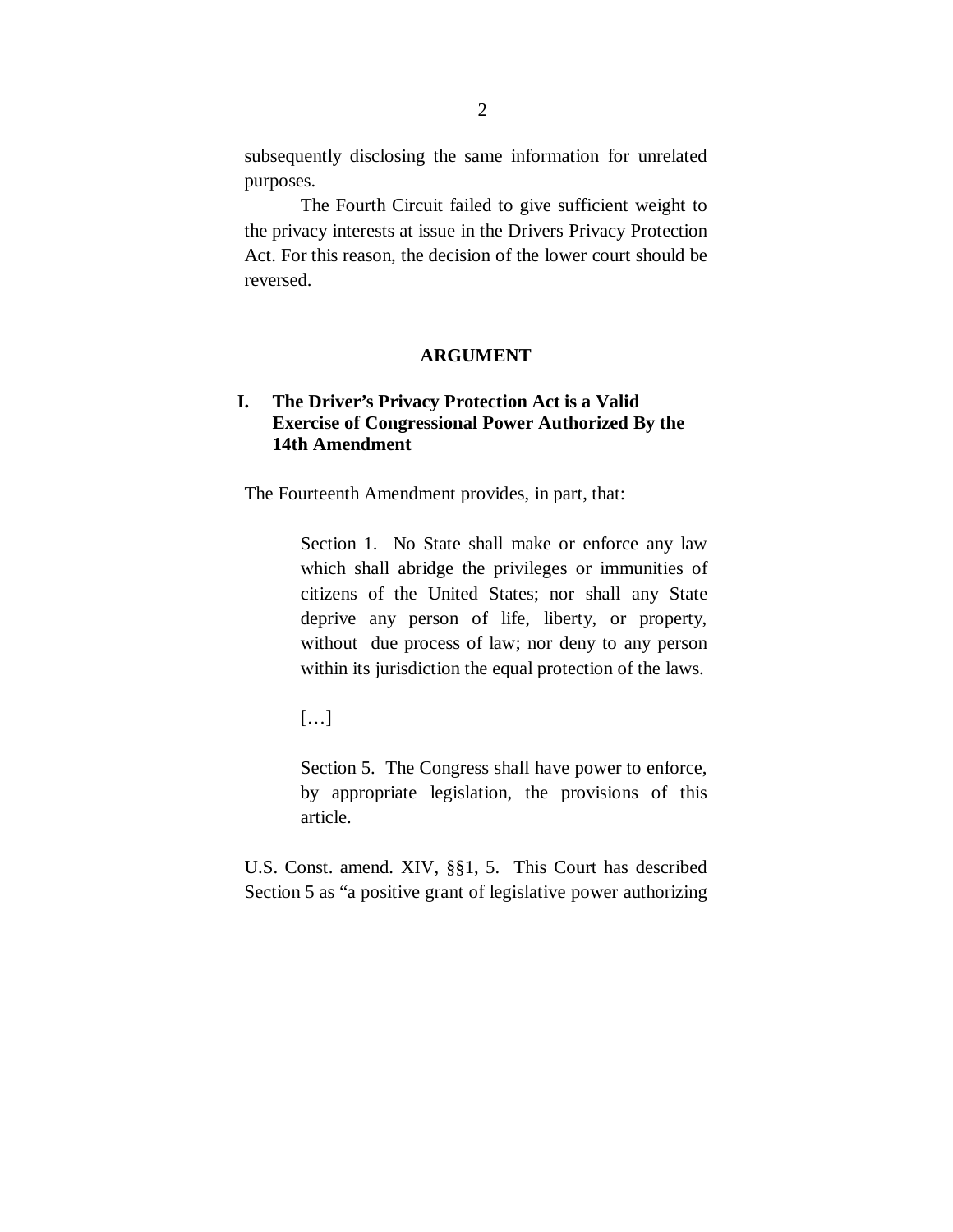Congress to exercise its discretion in determining whether and what legislation is needed to secure the guarantees of the Fourteenth Amendment." *Katzenbach v. Morgan*, 384 U.S. 641, 651 (1966). More recently, this Court rejected "the suggestion that Congress has the power to decree the substance of the Fourteenth Amendment's restrictions on the States." *City of Boerne v. Flores*, 521 U.S. 507, 519 (1997). However, the Driver's Privacy Protection Act. 18 USC 2721- 2725 [hereinafter "The Act"] is not an attempt to create new constitutional protections. Rather, the privacy interests protected by the Act are well established.

In *Roe v. Wade*, 410 U.S. 113, 153 (1973), this Court held that the right of privacy is "founded in the Fourteenth Amendment's concept of personal liberty and restrictions upon state action." In *Whalen v. Roe*, 429 U.S. 589, 599 (1977) and *Nixon v. Administrator of General Services*, 433 U.S. 425, 457 (1977), this Court declared that the constitutional right to privacy respects "the individual interest in avoiding disclosure of personal matters." The *Whalen* Court also noted "the threat to privacy implicit in the accumulation of vast amounts of personal information in computerized data banks or other massive government files." 429 U.S. at 605. The present controversy squarely presents a question left unanswered in *Whalen*: whether the intentional disclosure of personal information compiled by a State agency violates the right to privacy guaranteed by the Fourteenth Amendment.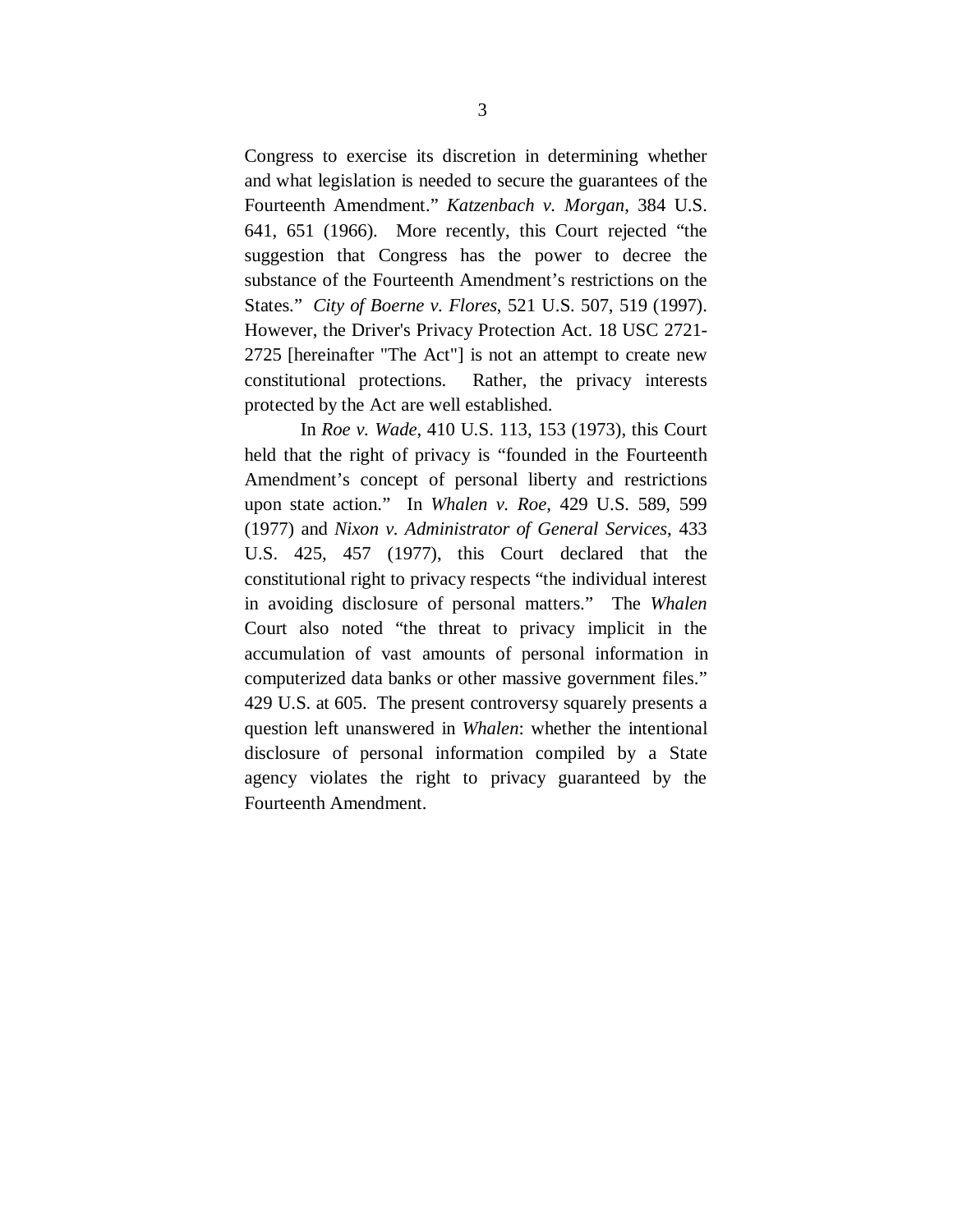## A. Individuals have a constitutional interest in limiting the collection and use of personal information obtained by state agencies.

 In *Wilson v. Layne*, \_\_\_ U.S. \_\_\_, 119 S.Ct. 1692 (1999), this Court said that government actions during a search must be "related to the objectives of the authorized intrusion." *Id*. at 1698. As a result, state police were not permitted to bring reporters and photographers into a private home during the execution of a lawful warrant. The occupants in the home had a constitutionally protected right to limit the public disclosure of information pertaining to the search even though the state authorities had the lawful authority to enter the premises.

While the information collected by a state agency for the purpose of issuing drivers licenses is not a search for Fourth Amendment purposes, it is gathered for a specific purpose related to the protection of public safety and the administration of state roadways. As this Court made clear in *Wilson*, a state intrusion is impermissible it "bears no direct relation to the constitutional justification for the . . . intrusion." 119 S.Ct at 1698.

 A state Department of Motor Vehicles may compel the collection of certain personal information necessary to administer the licensing system and to safeguard public safety. However, the personal information should be used only for licensing-related uses, absent the party's consent. Moreover, it is consistent with the licensee's expectation of privacy that information that is collected for a particular purpose will be used for that purpose. "Those who disclose certain facts to a bank or phone company for a limited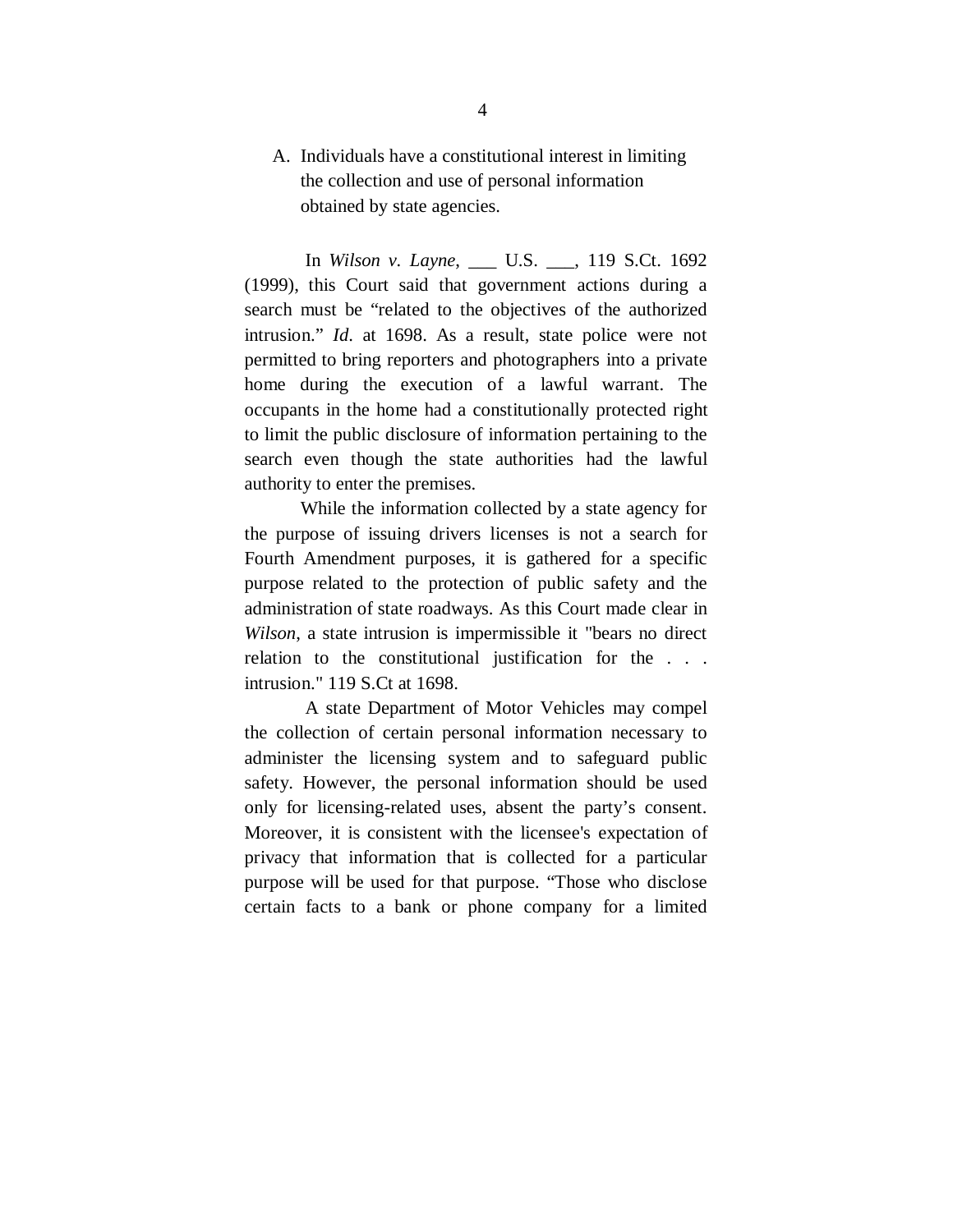business purpose need not assume that this information will be released to other persons for other purposes." *Smith v. Maryland*, 442 U.S. 735, 749 (1979)(Marshall, J., dissenting).

Limitations on the ability of states to collect personal information were also recognized by this Court in *Chandler v. Miller*, 520 U.S. 305 (1997). In that case, the Court struck down a state drug testing requirement for candidates for political office. The Court held that the drug test does not fall within the narrow category of constitutionally permissible suspicionless searches. *Id.* at 309. In *Chandler* the Court further noted that the intrusiveness of mandatory drug testing was mitigated in part because "the results of the test are given first to the candidate, who controls further dissemination of the report." *Id.* At 318. In *Chandler* the Court implicity recognized the central tenets of information privacy – the right of individuals to limit the collection of personally identifiable information and the right to obtain access to that information when it is collected – to a state statute that would have otherwise enabled the collection of sensitive personally identifiable information, much like the information at issue in this case. As the Court said in *Reporters Committee*, "both the common law and the literal understandings of privacy encompass the individual's control of information concerning his or her person." *Dep't. of Justice v. Reporters Comm. for Freedom of the Press*, 489 US 749, 763 (1989).

The DPPA seeks to give drivers similar control over personal information. In adopting the Act, Representative Moran, a sponsor of the DPPA, said "Currently in 34 states across the country anyone can walk into a DMV office with your tag number, pay a small fee, and get your name,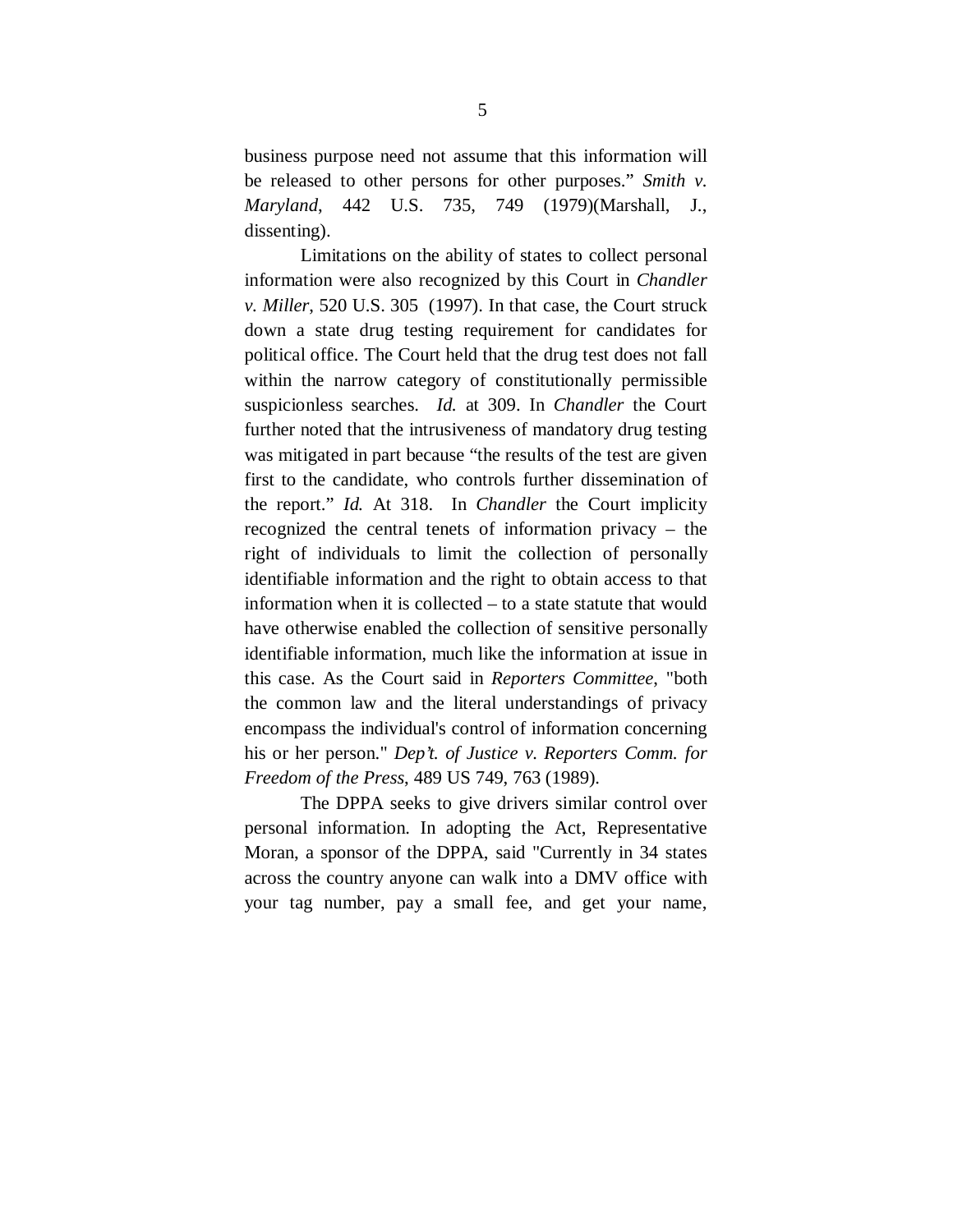address, phone number, and other personal information–no questions asked." 140 Cong. Rec. H2522 (daily ed. Apr. 20, 1994).

The data protected by the DPPA includes "information that identifies an individual, including an individual's photograph, social security number, driver identification number, name, address (but not the 5-digit zip code), telephone number, and medical or disability information, but does not include information on vehicular accidents, driving violations, and driver's status." 18 U.S.C. §2725(3).

The privacy interest in avoiding disclosure of contact information—name, address, and telephone number—was recognized in *Dep't of Defense v. Fed. Labor Relations Auth.*, 510 U.S. 487, 500 (1994). In upholding exemption of home address information from disclosure under the Labor Relations Act, this Court noted that "[a]n individual's interest in controlling the dissemination of information regarding personal matters does not dissolve simply because that information may be available to the public in some form." *Id.* at 501. *See also, Reporters Committee,* 489 U.S. at 767, 770. This Court further characterized this interest as "far from insignificant," owing in part to the potential abuse of contact information by commercial entities.

The Court has also recognized similar limitations on the disclosure of personal information held by federal agencies that might otherwise be disclosed under the Freedom of Information Act, 5 U.S.C. 552 (1999*). Reporters Comm.,* 489 US 449 (1989) (FBI "rap sheets"). Other courts have interpreted Whalen as creating a constitutional right to confidentiality. *See, e.g*., *Utz v. Cullinane*, 520 F.2d 467, 482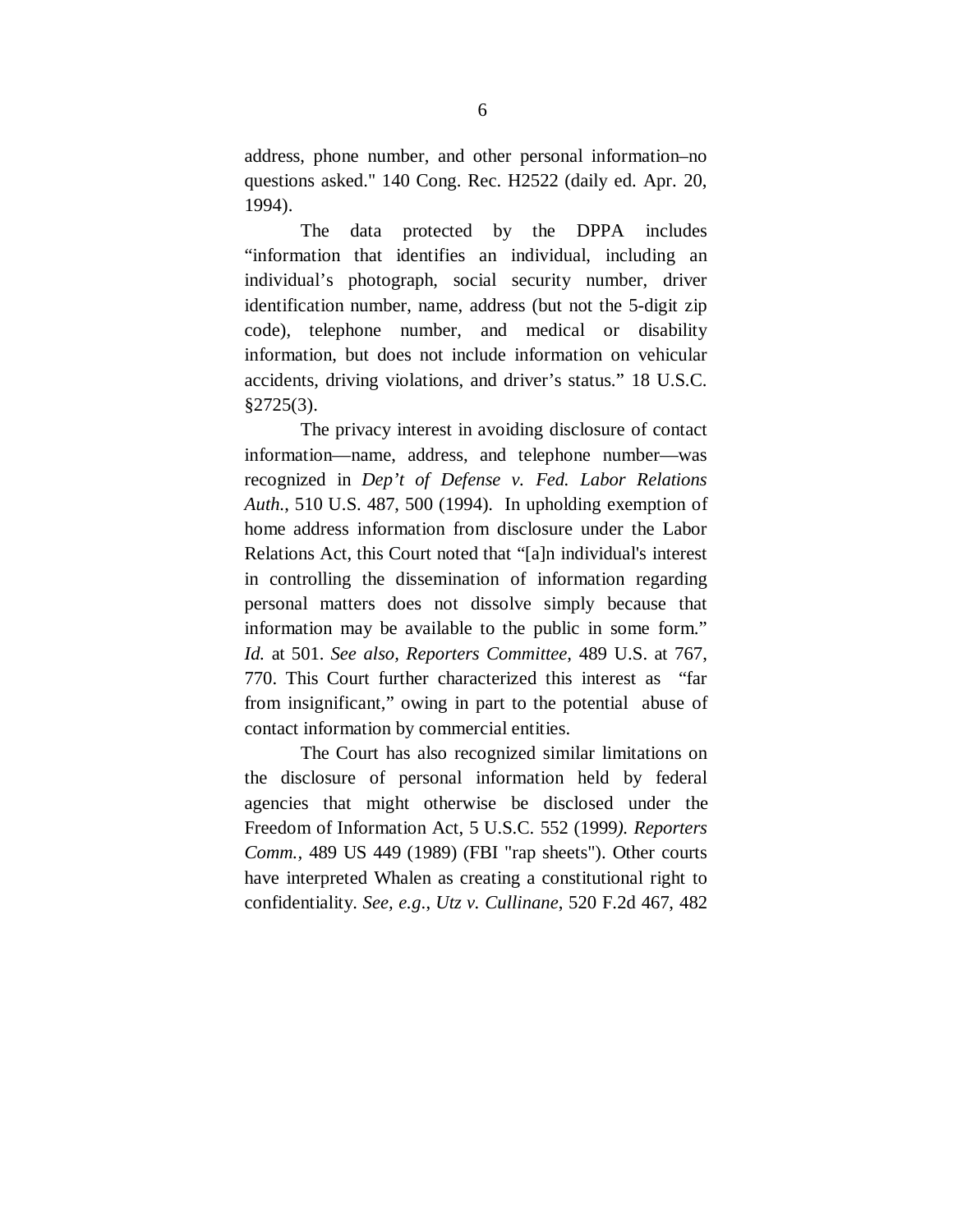n.41 (D.C. Cir. 1975) (pre-conviction or post-exoneration arrest data*), Plante v. Gonzalez,* 575 F.2d 1119, 1132 (5<sup>th</sup> Cir. 1978), cert. denied, 439 U.S. 1129 (1979) (financial information*), Hawaii Psychiatric Soc'y Dist. Branch v. Ariyoshi,* 481 F.Supp. 1028, 1043 (D. Hawaii 1979) (psychiatric records); But see *American Fed'n of Gov't Employees v. Dep't of Housing and Urban Development,* 118 F.3d 786, 791 (D.C. Cir. 1997), *Doe v. Wigginton,* 21 F.3d 733, 740 (6<sup>th</sup> Cir. 1994).

B. Individuals have a reasonable expectation of privacy regarding information submitted to a state DMV

The lower court relied on *California v. Carney*, 471 U.S. 386, 392 (1986), for the proposition that vehicle licensing schemes lead to reduced privacy expectations. *Condon v. Reno*, 155 F.3d 453, 465 (4<sup>th</sup> Cir. 1998). However, *Carney* concerned one's expectations of privacy while in driving in a car. The argument that decreased automotive privacy is the expected social cost of effective regulation of cars is irrelevant to the issue of information privacy. The Court has said that there is a diminished expectation of privacy in cars because of the state's role in regulating vehicle safety. *Carney*, 471 U.S. at 392-93.

There is no similar interest here. When a state invades a person's privacy by selling personal information, it does not further any public safety purpose. The fact that the information may be sold to anyone for any purpose, absent regulation, underscores the lack of a specific, articulable policy goal. Consequently, federal regulation of data sales does not impede a state's ability to ensure safety on its roads.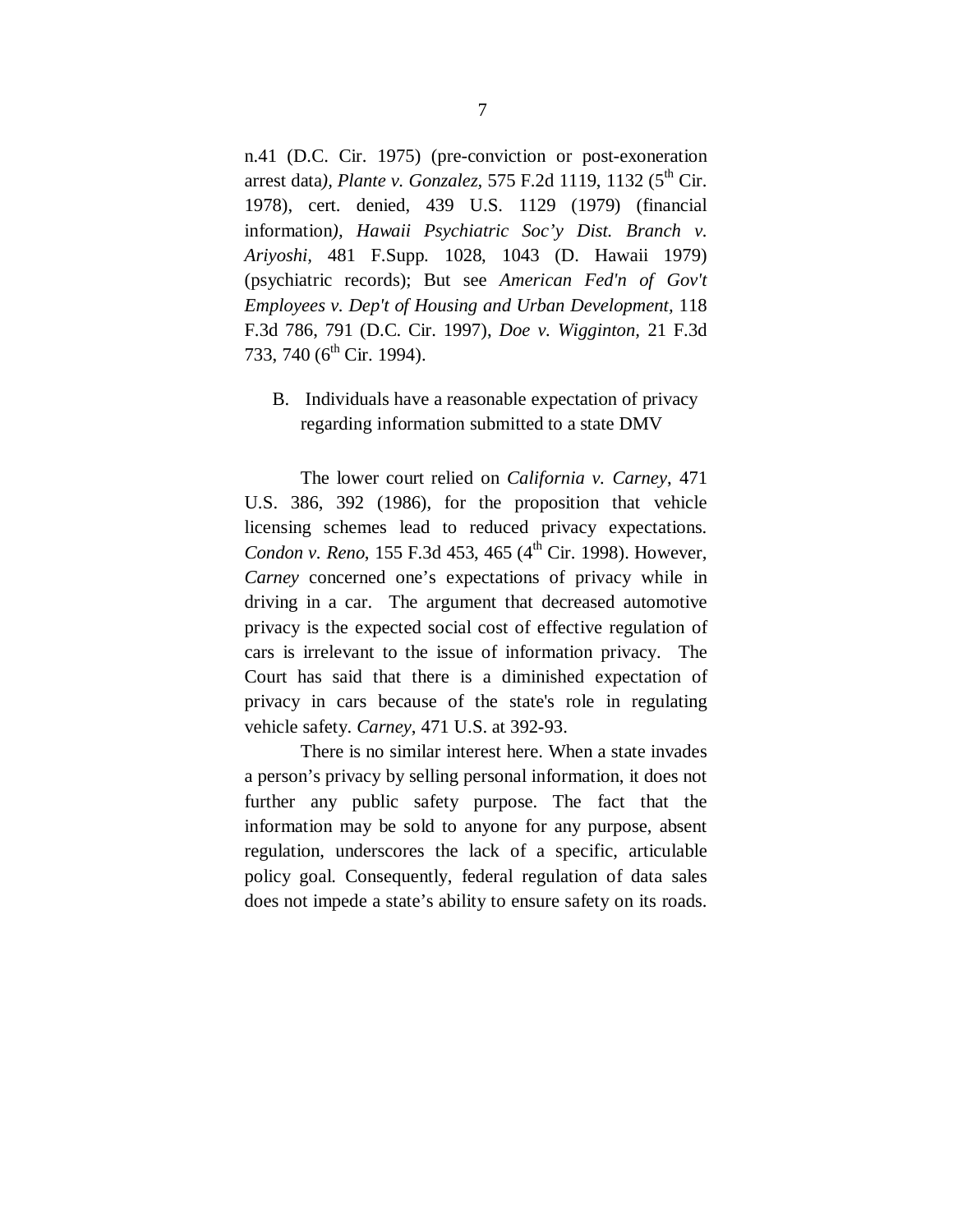As the Seventh Circuit recognized, "[n]othing in the DPPA interferes with states' ability to license drivers and remove dangerous ones from the road; it regulates external rather than internal uses of information." *Travis v. Reno*, 163 F.3d 1000, 1003 (7<sup>th</sup> Cir. 1998).

The "distribution" of personal information that is displayed on the license—for cashing a check, using a credit card, or boarding a commercial flight—is similarly distinguishable. Using a driver's license to verify identity does not require the recording and dissemination to third parties of personal information. The Act, by allowing states to implement an opt-out procedure, requires the same consent for disclosure to third parties as would be available to an individual in the display of a license for authentication.

Finally, the Act is consistent with the lower court's precedents that treat motor vehicles as public records. *See Condon*, 155 F.3d at 465. The DPPA permits the public availability of vehicle information, such as vehicle registration and accident histories, while maintaining the privacy of certain personally identifiable information. Furthermore, even an individual's personal information can be publicly available if the state implements an opt-out procedure that enables the individual licensee to authorize subsequent disclosure if he or she wishes.

## C. Legitimate state interests regarding use of personal information are preserved by the DPPA

Before a governmental entity can override the constitutional protection of personal information, a "vital" or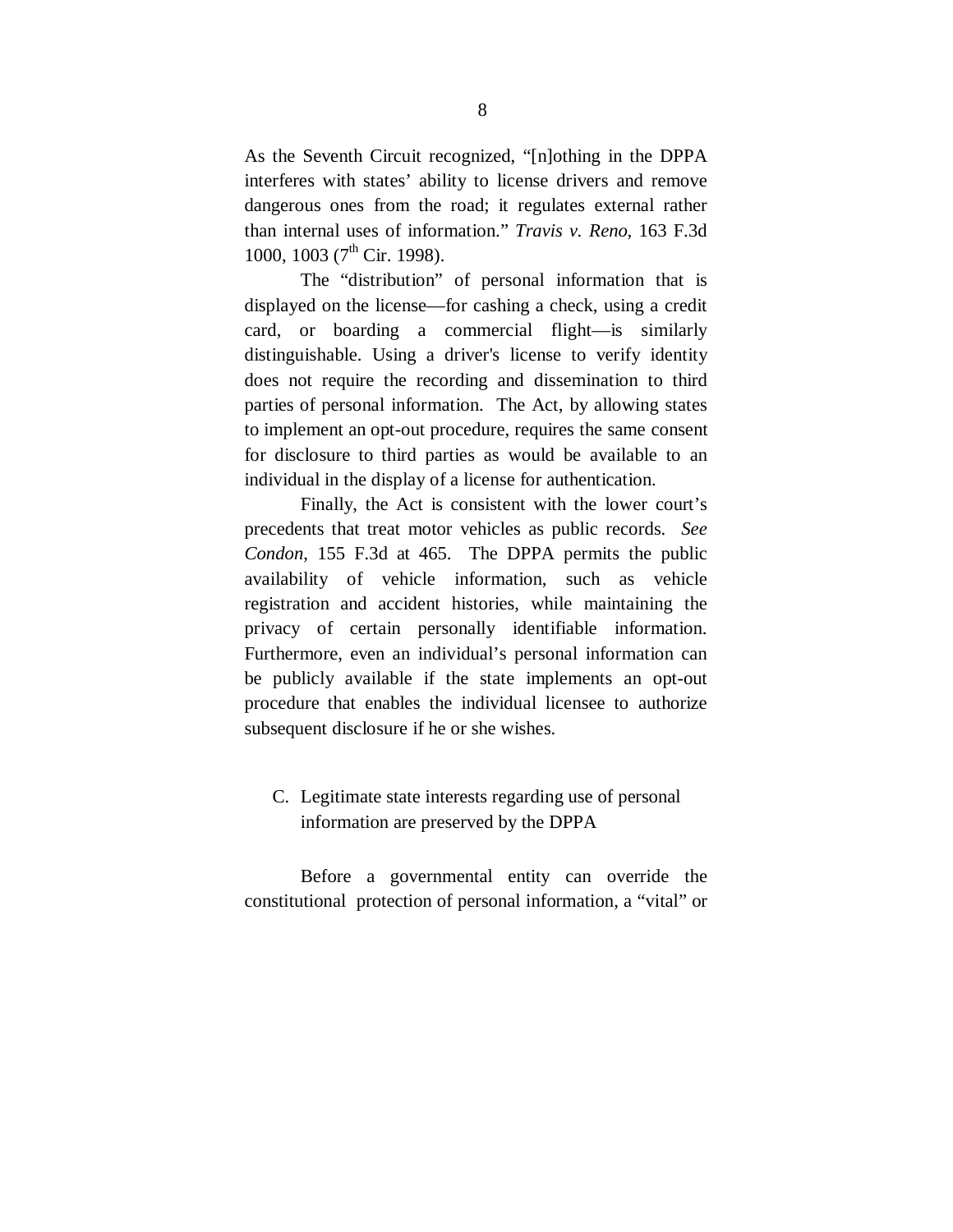"compelling" state interest must be established. *See Whalen*, 429 U.S. at 598, and 606 (Brennan, J., concurring). The state interest in collecting personal information is grounded in the state's duty to regulate safe operation and maintenance of motor vehicles. However, such regulation requires only internal use of personal data, which the DPPA does not affect. "[T]he activity under consideration is not licensing but disclosure." *Travis v. Reno*, 163 F.3d at 1004.

Furthermore, the Act explicitly allows States to create individualized disclosure policies regarding necessary uses, those "related to the operation of a motor vehicle or public safety." 18 U.S.C. §2721(b)(14). Thus the DPPA restricts only disclosures unrelated to legitimate purposes of licensing and state regulation.

The state interest in the public disclosure of personal information regulated by the Act is either non-existent or purely economic. *See Condon v. Reno*, 972 F.Supp. 977, 990 (D.S.C. 1997) ("the State . . . has offered no specific interest (other than historical) to justify its need to allow its motor vehicle records to be publicly disseminated.") The Seventh Circuit noted that Wisconsin generated \$8 million annually from the sale of DMV records. *See Travis*, 163 F.3d at 1002. Other states have found DMV record sales even more lucrative: Maryland earned  $$12.9$  million in  $1996$ , Pennsylvania received \$20.6 million in 1998, $^2$  and New York has collected almost \$50 million a year since 1994.<sup>3</sup>

 $\overline{1}$  Rajiv Chandrasekaran, *Governments Find Information Pays*, WASHINGTON POST, March 9, 1998, at A1.

<sup>2</sup> Reid Kanaley, *Consumer Privacy Debate Continues in Pennsylvania*, THE PHILADELPHIA INQUIRER, June 13, 1999.

<sup>3</sup> James M. Odato, *DMV Data a Revenue Vehicle*, THE TIMES UNION (Albany, NY), February 7, 1999, at A1.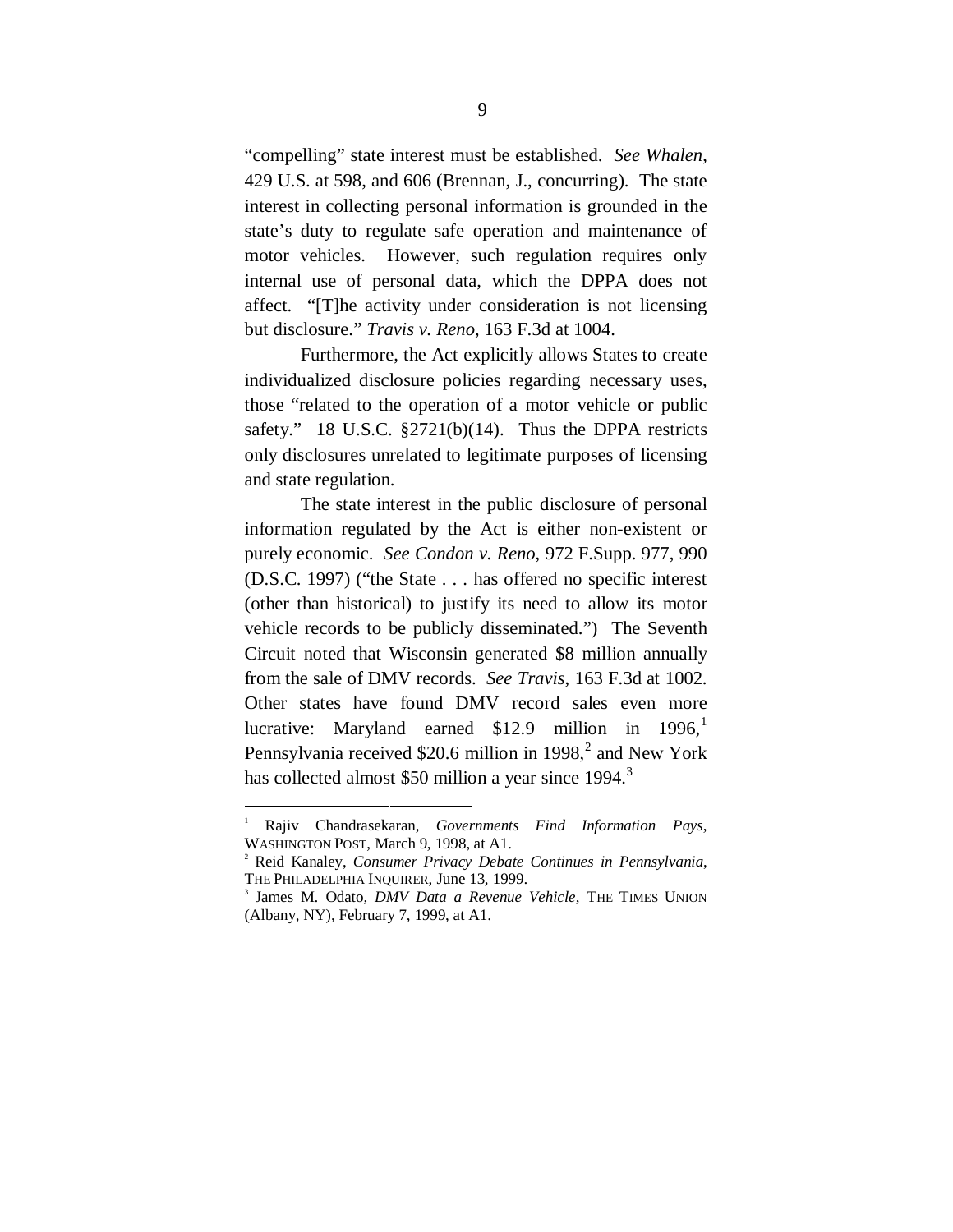#### **II. The DPPA Removes an Unconstitutional Burden on the Right to Travel**

Even if the privacy interest in control over private, secondary uses of personal information does not rise to a constitutional level, State laws authorizing public disclosure of DMV records violate the Fourteenth Amendment by excessively burdening the right to travel. Therefore, the adoption of federal legislation to protect the privacy of motor vehicle records is consistent with Congressional § 5 powers.

A. The right to travel is constitutionally protected

The right of free passage in and between states has been recognized repeatedly in this Court's decisions, most recently in *Saenz v. Roe*, \_\_\_ U.S. \_\_\_, 119 S.Ct. 1518, 1524 (1999)(noting that this right is "firmly embedded in our jurisprudence"). In *Saenz* this Court further characterized the right to travel as "a virtually unconditional personal right." *Id.*, quoting *Shapiro v. Thompson*, 394 U.S. 618, 634 (1969)(Stewart, J., concurring). Any imposition upon this right violates the Equal Protection Clause, unless it is justified by a compelling state interest. *See Saenz*, 119 S.Ct. at 1524.

B. Availability of DMV records for public and commercial use impermissibly burdens the right to travel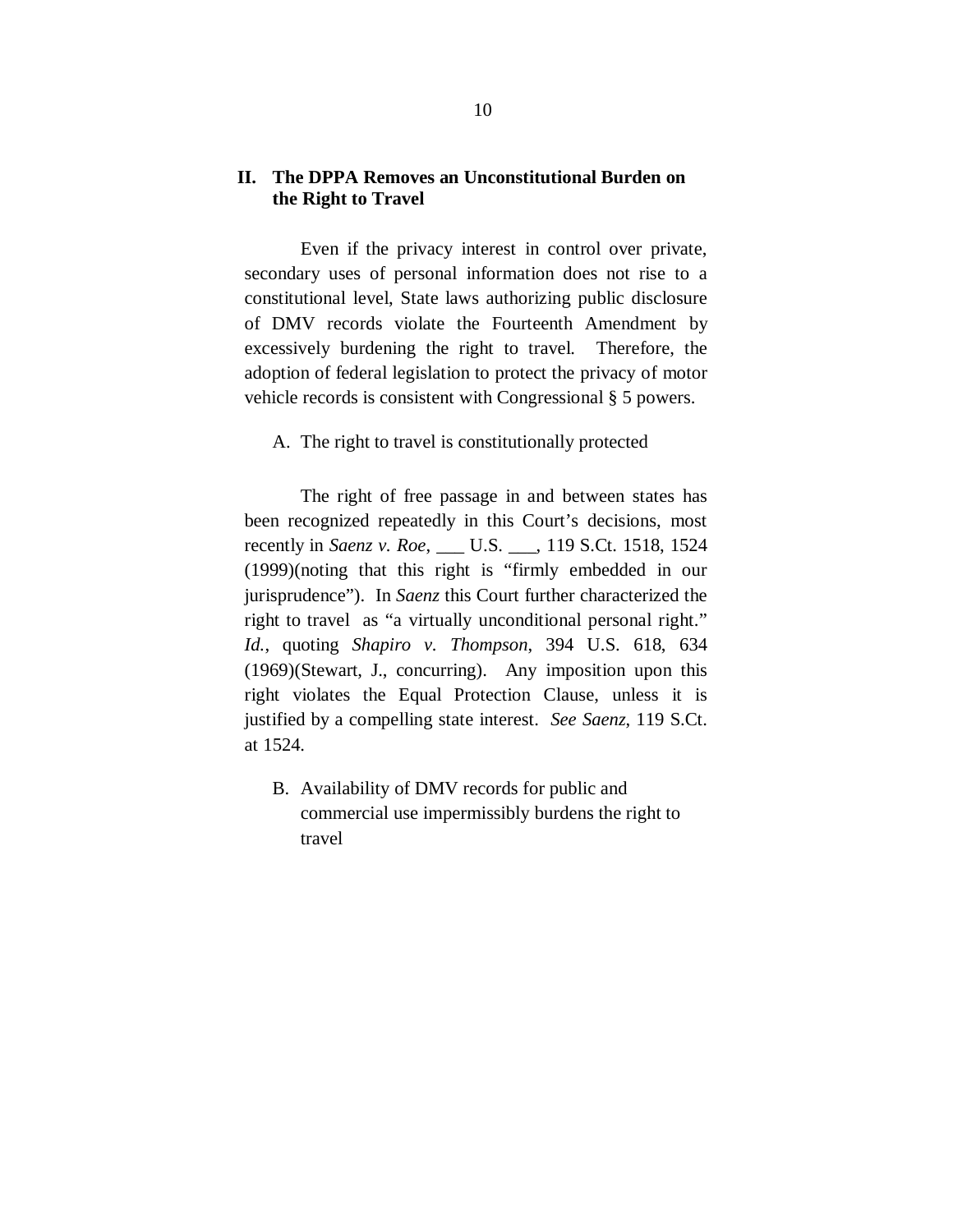As discussed *supra*, the state's legitimate interest in collecting and distributing personal information is limited to internal use and vehicle-related external uses. Given the lack of a compelling state interest justifying public disclosure and commercial use of DMV records, any burden it places on travel rights is impermissible.

 A recent study by the Bureau of Transportation Statistics suggests that virtually all travel in the United States is performed by means requiring a state-issued license or identification card. A valid driver's license is required to drive a motor vehicle, and either a license, a state ID card, or passport must be presented before boarding a commercial flight. The study found that these means of transportation accounted for over 96% of personal and household travel in  $1995.<sup>4</sup>$ 

The practical impossibility of travel without stateissued ID lends a constitutional dimension to the privacy interest in avoiding disclosure and commercial use of DMV records. Without adequate protection of personal information maintained by state DMVs, citizens must essentially choose between privacy and the right to travel. Such a choice places an unreasonable burden on a protected interest. The Fourth Circuit reached a similar result in *Greidinger v. Davis*, 988 F.2d 1344 ( $4<sup>th</sup>$  Cir. 1993), a case challenging the constitutionality of a Virginia statute requiring public disclosure of registered voters' Social Security numbers. Conditioning the exercise of a basic right on the public disclosure of such personal data was ruled an "intolerable

 <sup>4</sup> BUREAU OF INFORMATION STATISTICS, U.S. DEPARTMENT OF TRANSPORTATION, 1995 American Travel Survey, Pub. BTS/ATS95-US, at 3, 13 (1997).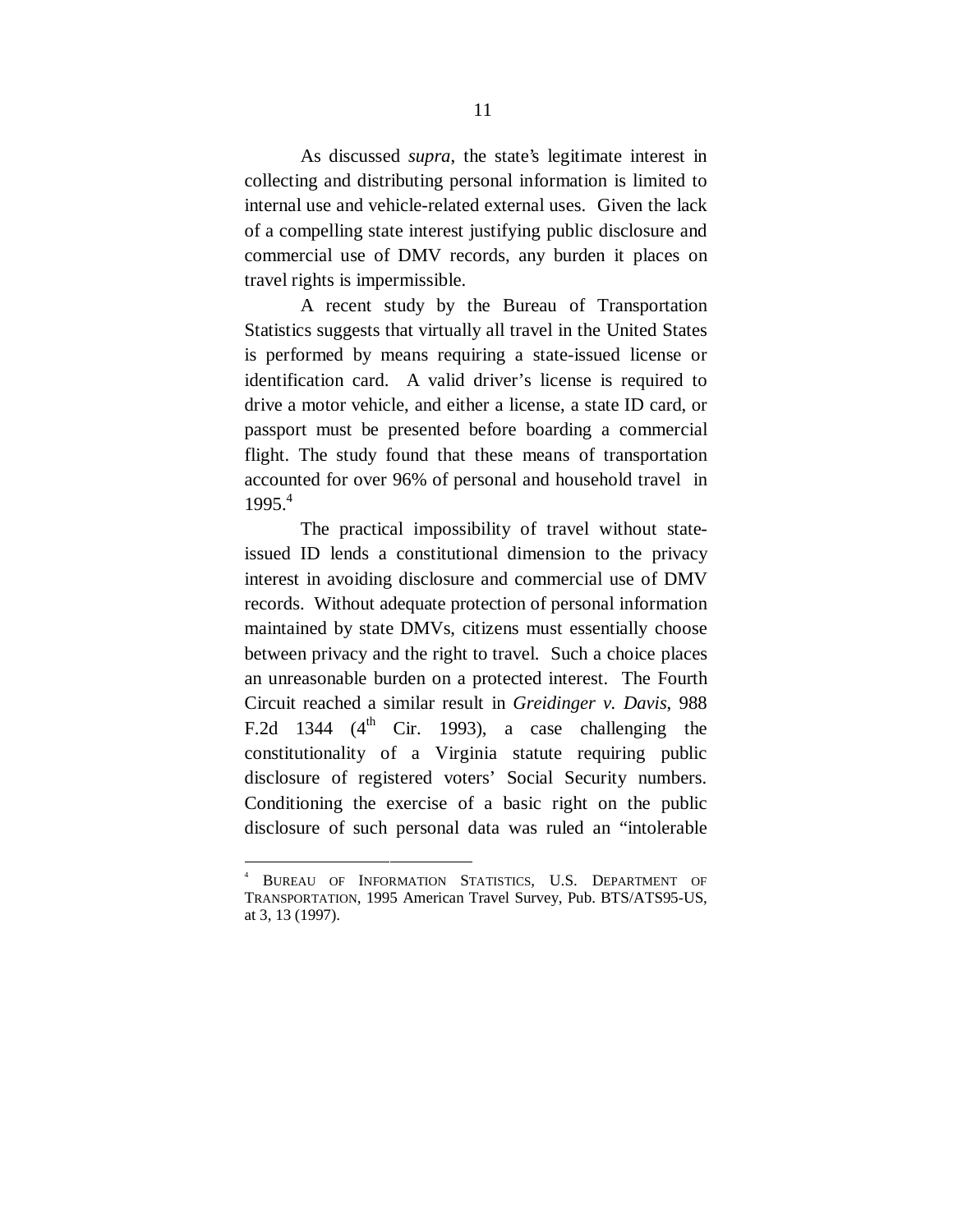burden" on individual rights. *Id.* at 1355*.* The public release of personal information maintained by a state agency was *Greidinger*'s touchstone—the court noted that provision of personal data for internal agency use did not threaten the plaintiff's right to vote. *Id.* at 1354 n.10.

C. The DPPA is a narrowly tailored legislative response to these concerns

The DPPA regulates public and commercial access to DMV records, the licensing practices that most threaten individual rights. The DPPA's opt-out provisions for public and commercial uses constitute a narrowly tailored mechanism that eliminates the privacy burden on citizens' right to travel. An opt-out system allows drivers to limit disclosure of personal information without forgoing travel rights. States that choose not to implement opt-out provisions may only distribute personal information for other approved uses. Hence under the DPPA an individual's information is available for public and commercial use either consensually or not at all.

By narrowly eliminating the barriers to free travel erected by state DMVs, The DPPA is a legitimate exercise of Congress's authority to enforce the provisions of the Fourteenth Amendment.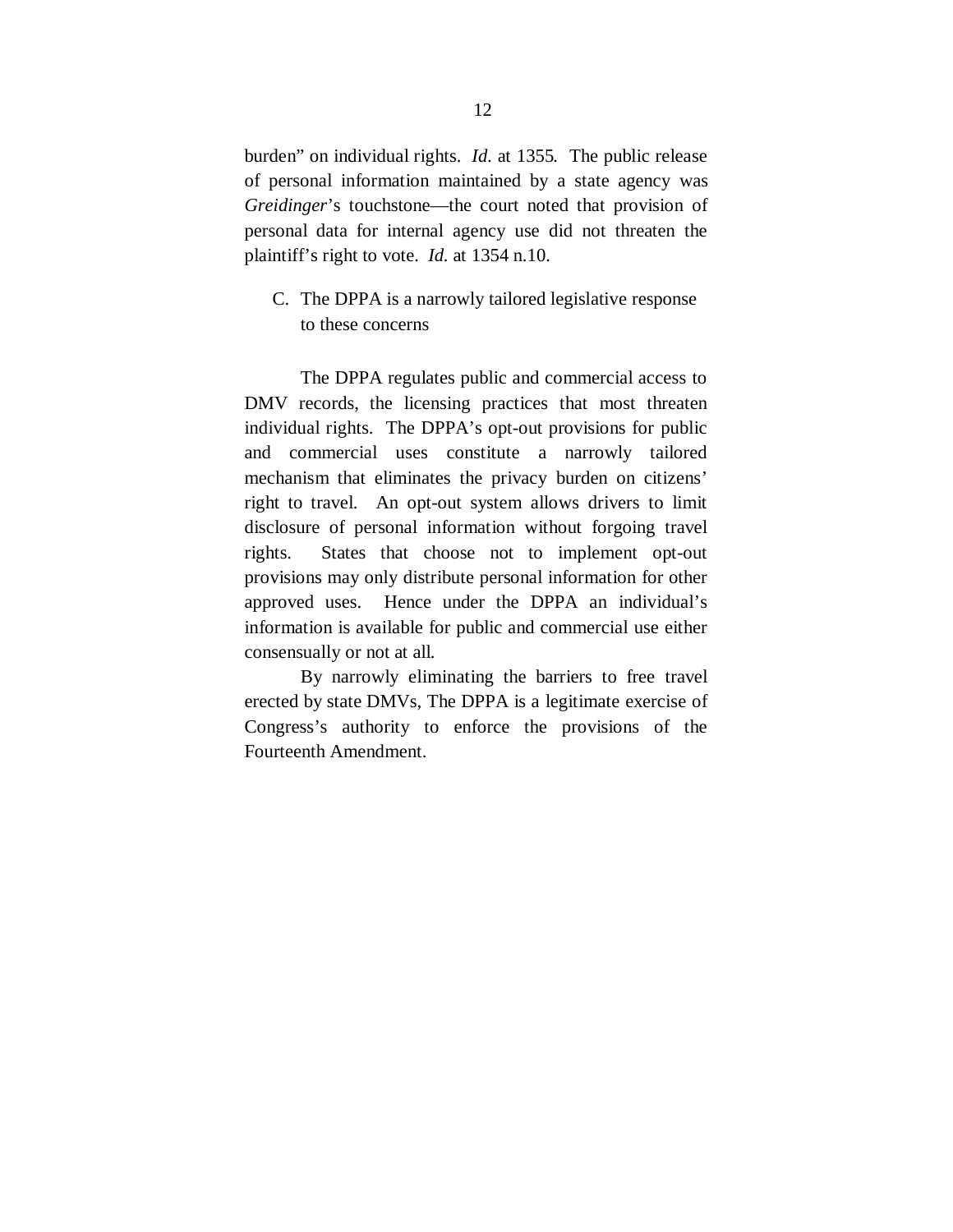#### **III. The DPPA is Consistent With Constitutional Principles of Federalism**

A. The DPPA creates a baseline standard of privacy protection for state DMV records

Federal legislation establishing minimum standards for state regulatory schemes was upheld by this Court in *Hodel v. Virginia Surface Mining & Reclamation Ass'n.*, 452 U.S. 264 (1981). The baseline approach was approved as "a program of cooperative federalism that allows the States, within limits established by federal minimum standards, to enact and administer their own regulatory programs . . ." *Id.* at 289 (listing cases).

The language from *Hodel* is remarkably similar to comments made on the Senate floor by Senator Barbara Boxer, one of the Act's sponsors:

> This amendment simply gives people more control over the disclosure of their personal information …. States are free to be more restrictive with this information. This bill simply takes a national problem and gives the States broad latitude and nine months to enact a national solution.

139 Cong. Rec S 15764 (Nov. 16, 1993).

Federal privacy legislation frequently establishes similar baselines that permit sates to regulate upward if they wish. *See, e.g.,* The Video Privacy Protection Act, 18 U.S.C. § 2710(f). In this manner, the exercise of federal authority to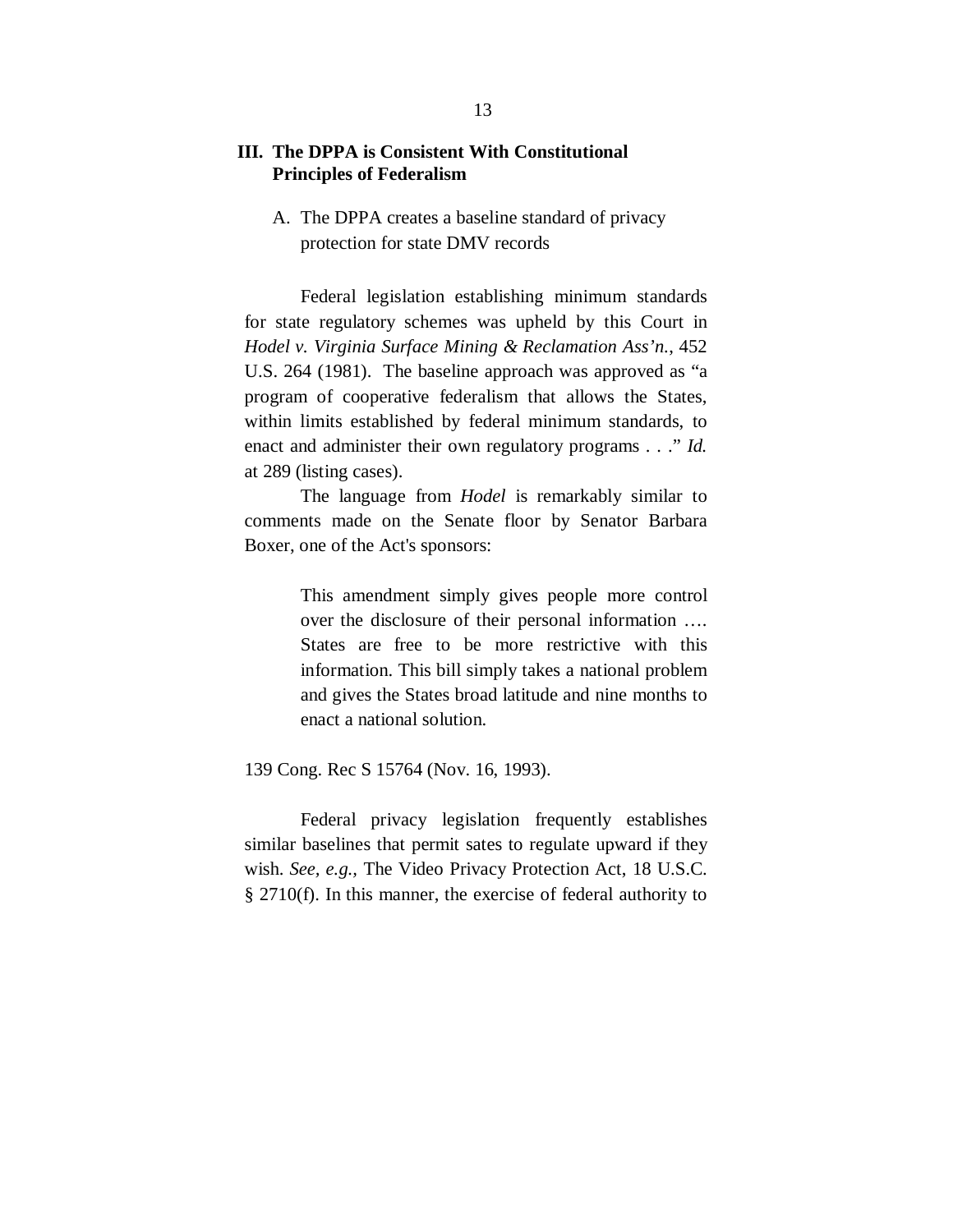protect privacy still allows states to function as "laboratories of democracy." *New State Ice Co. v. Liebmann*, 285 U.S. 262, 311 (1932) (Brandeis, J., dissenting). In testimony before a House subcommittee, Representative Moran confirmed that the Act creates a minimum standard that states may strengthen. *See* 1994 WL 212698 (Feb. 4, 1994).

States themselves have treated the Act as a baseline standard—many have passed stricter restrictions on access to DMV records than the Act requires.<sup>5</sup> Fourteen states have much tighter controls, prohibiting commercial and public access to personal information without the licensee's express written consent. Thirty states have implemented an opt-out system for disclosure to private users, commercial users, or both. Finally, a number of states have adopted unique record disclosure systems. For example, Hawaii's system incorporates a high degree of individual choice. Drivers may set individual preferences for data release.<sup>6</sup> In Colorado, news organizations may access records freely, but only for verification of address information.<sup>7</sup> The variety of state responses to the Act illustrates that the statute creates only a minimum standard of privacy protection, allowing ample room for state innovation. Indeed, the Act explicitly encourages experimentation by allowing states to disclose information "for any other use specifically authorized under the law of the State that holds the record, if such use is related to the operation of a motor vehicle or public safety." 18 U.S.C. § 2721(b)(14).

 <sup>5</sup> PUBLIC RECORD RESEARCH LIBRARY, The MVR Book: Motor Services Guide (Rev. ed. 1999)

<sup>6</sup> *Id.* at 79.

<sup>7</sup> *Id.* at 49.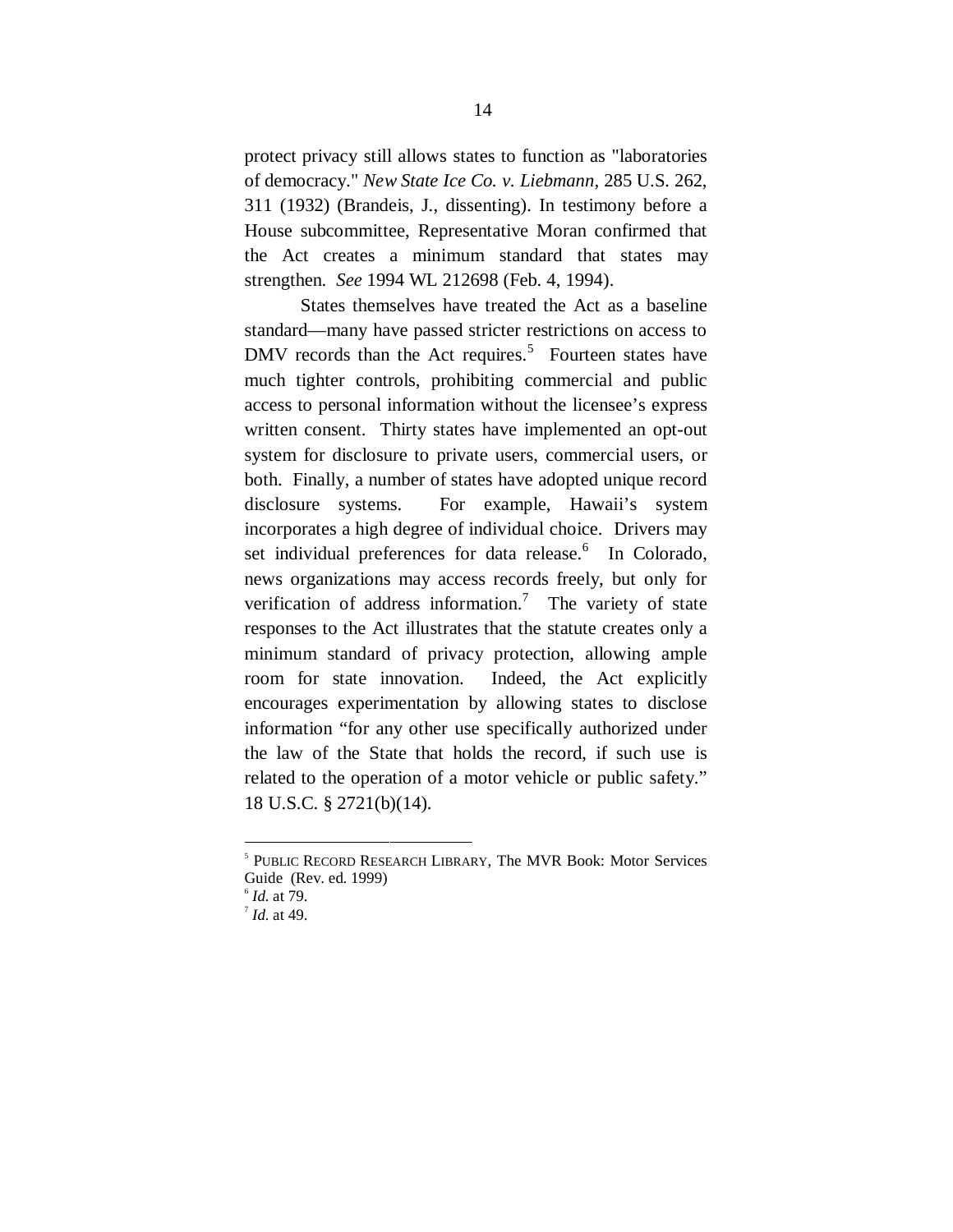### B. The DPPA does not "commandeer" state legislative authority

Although this Court's Tenth Amendment jurisprudence recognizes a distinction between statutes that are generally applicable, affecting both states and private parties, and those directed exclusively at state behavior, this Court has never held that a law affecting states must be generally applicable to survive constitutional scrutiny. *See New York v. United States*, 505 U.S. 144, 160 (1992) (noting the distinction). On the contrary, this Court has upheld statutes that directly regulate state administrative policies. In *South Carolina v. Baker*, this Court considered a federal tax code provision requiring states to issue bonds in registered form. *See* 485 U.S. 505, 514-15 (1988). The *Baker* Court rejected the argument that a state's compliance costs represented impermissible federal commandeering of the state legislative and administrative process. *Id. See also Hodel*, 452 U.S. 264, 288 (1981) (prohibiting Congress from forcing states to "enact and enforce a federal regulatory program"). Because the DPPA is virtually identical to the statute in *Baker*—a state-targeted statute which imposes implementation costs—the question of general applicability need not even arise.

Further, as Judge Phillips noted in dissent below, the DPPA did not "commandeer" the South Carolina legislature because the state could have stopped selling information compiled from motor vehicle records. *Condon* at 467. Judge Phillips also found that because the DPPA directly regulates a state agency, it differs fundamentally from statutes that indirectly regulate private conduct, such as the ones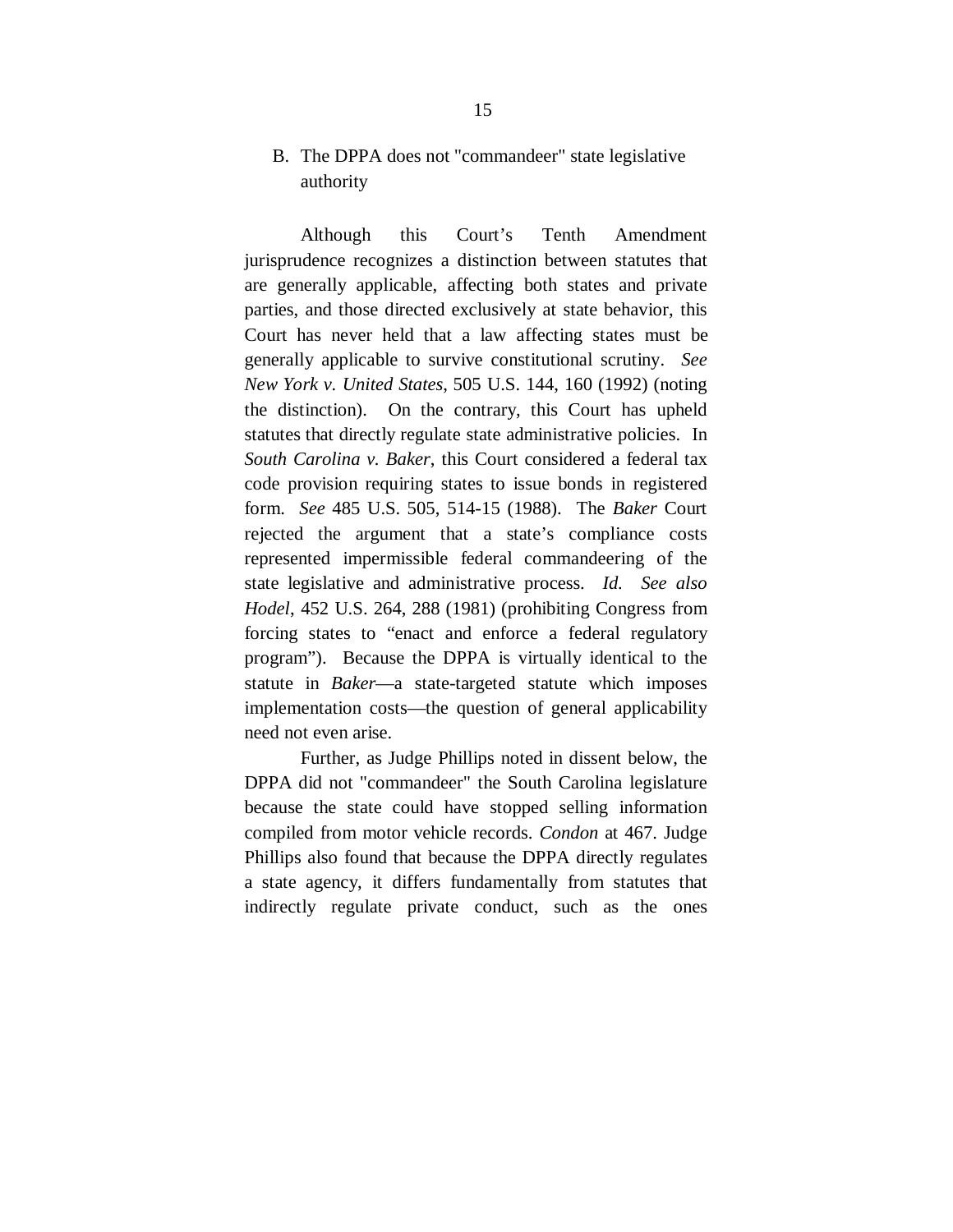invalidated in *New York* and *Printz*. *Id.* at 466-67. Following *South Carolina v. Baker,* he concluded that the DPPA is a similarly permissible federal regulation of state governments. *Id.*

Under the DPPA states are regulated only to the extent that they choose to take personal information provided to a state agency for the purpose of a obtaining a license to operate a motor vehicle on a public roadway and then subsequently sell or disclose that information to purposes unrelated to the operation of the Department of Motor Vehicle or the protection of public safety.

#### **CONCLUSION**

The Drivers Privacy Protection Act safeguards the personal information of licensed drivers from improper use or disclosure. It is a valid exercise of federal authority in that it seeks to protect a fundamental privacy interest. It restricts the activities of states only to the extent that it concerns the subsequent use or disclosure of the information in a manner unrelated to the original purpose for which the personal information was collected. The states should not impermissibly burden the right to travel by first compelling the collection of sensitive personal information and then subsequently disclosing the same information for unrelated purposes. For these reasons, we respectfully urge the Court to reverse the decision of the lower court.

Dated: July 15, 1999

Respectfully submitted,